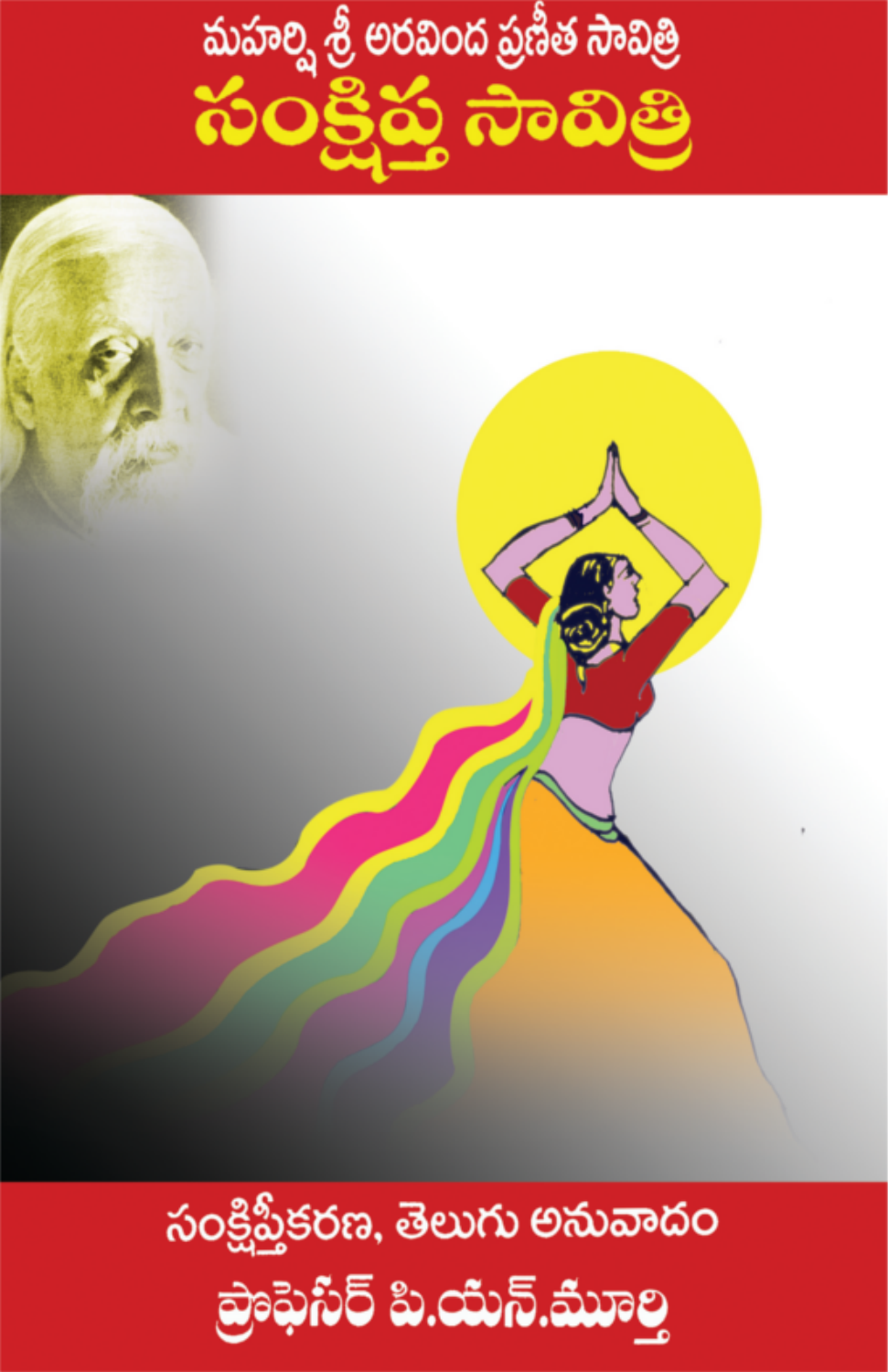

సంక్షిప్తీకరణ, తెలుగు అనువాదం ప్రాఫెసర్ పి.యన్. మూర్తి

2009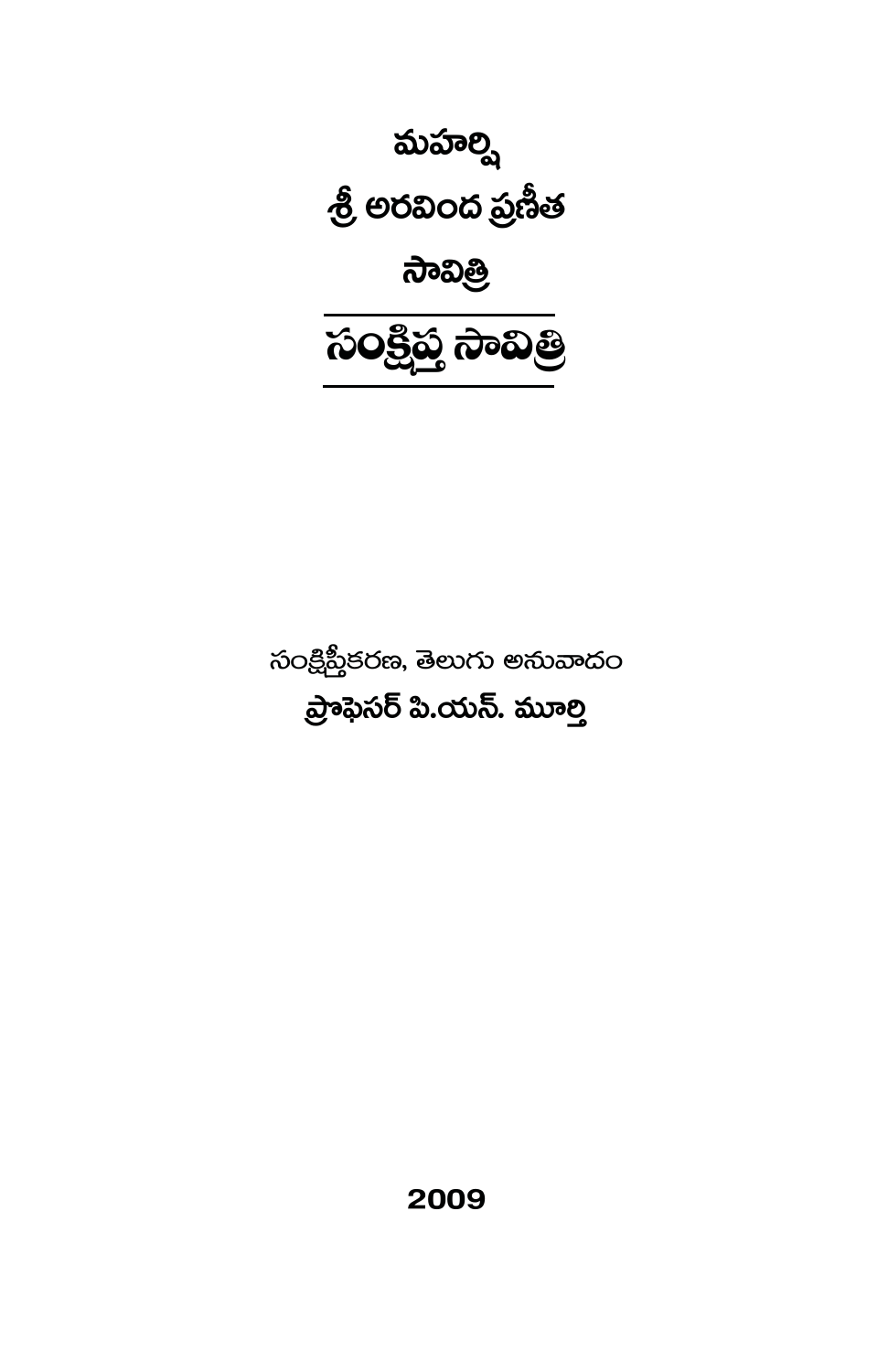2003 మార్చిలో ఒకరోజు, శ్రీమతి జ్యోతిర్మయి (పభావతి (శ్రీసత్యసాయి శోభా (పశాంతిమందిరం అధినేత్రి) నన్ను పిలిచి యిలా అన్నారు: 'ప్రతి శనివారం 'ప్రవచనం చేసే త్రీ యశస్విస్వామి కొన్ని దీక్షా కారణాలవల్ల 5 నెలలపాటు (పవచనం చేయలేరు. ఆ శనివారాల్లో మీరు శ్రీ అరవిందుల 'సావిత్రి'ని చదివి మాకు ఎందుకు వినిపించకూడదు?' నాకు ఆశ్చర్యం వేసింది. సామాన్య<mark>ంగా ఒక సాం</mark>ప్రదాయానికి చెందినవారు మరో సాం(పదాయానికి చెందిన తత్త్వశా<sub>)</sub>స్తాన్ని కాని, సాహిత్యాన్ని గురించి కాని తెలుసుకోటానికి ఆతురత చూపించరు. ఈ విషయంలో జ్యోతిర్మయి శ్రీమతి (పభావతిగారు చూపించిన చొరవ, విశాలభావనకు నేను మురిసిపోయి, ఆమెగారడిగిన విధంగా 'సావిత్రి' రీడింగ్స్ చేయటానికి అంగీకరించాను. 18 శనివారాలు, సుమారు 32 గంటలపాటు 'సావిత్రి' నుండి~4000 లైన్లు ఎన్నుకుని తెలుగులో వాటిని అనువదిస్తూ, నాకు తెలిసిన వివరణ యిస్తూ 'రీడింగ్స్' జరిపాను. మంచి స్పందన లభించింది. 50, 60 మంది క్రమం తప్పకుండా వచ్చేవారు. వినటంలో వారు చూపించిన (శద్ధ, వారి చూపుల ద్వారా నాకందుతూ వుంటే, ఆ చూపులు నా మాటలకు పదును పెడుతూ వుంటే ఈ పరస్పర పోషణా థుక్రియ ఎంతో వుల్లాసంగా ముందుకు నడిచింది. అన్నిటికంటే విశేషం: జ్యోతిర్మయి శ్రీమతి (పభావతిగారు క్రమం తప్పకుండా అన్ని శనివారాలు వచ్చి రీడింగ్స్ వినటమే.

ఆ తరువాత 2007 మార్చిలో శ్రీమతి రాధారమణారావు అభ్యర్ధనపై 'Asess Book Club' 18 శనివారాలు ఈ రీడింగ్స్ యివ్వటం జరిగింది. (పొఫెసర్లు, రచయిత్రులూ యింకా కొందరు యీ 'రీడింగ్స్'కి (క్రమం తప్పకుండా వచ్చేవారు. అప్పుడు కూడా యిదివరకు వచ్చినంత స్పందనా వచ్చింది.

ఈ రెండు 'రీడింగ్స్' మంచి (పోత్సాహకరంగా వుండటం చూసి డా॥ మన్మోహన్రెడ్డి 'దాదా', Chairman, Mother's Integral School, Hyderabad దీనిని పుస్తకరూపంలో తీసుకువచ్చి యింకా insider audience కి available చేద్దాం' అన్నారు. (పొఫెసర్ శివరామకృష్ణ యీ (పయత్నానికి సహాయం చేసానన్నారు. ఇదీ యీ (పచురణ పూర్వగాథ.

ఇది స్వేచ్చానువాదం కాదు. వీలయినంతవరకు నాకు చేతనయినంతవరకు (పతి చరణానికి దాదాపు దగ్గరగా వుందేటట్లు, శ్రీ అరవిందమహర్షి వాడిన పదాలు ఏవీ అనువాదంలో మిస్ కాకుండా అనువదించటం జరిగింది. కాని స్వేచ్ఛ రెండు యితర విషయాల్లో జరిగిందనే చెప్పాలి. 1) 24000 లైన్ల 'సావి<mark>త</mark>ి' మహాకావ్యాన్ని సంక్షిప్తీకరించటంలో, ~4000 లైన్లు ఎన్నుకోవటంలో నా interpretation కొంత వుండవచ్చు, చాల తక్కువయినా వున్నదనే చెప్పాలి. 'సావిత్రి' కథ నిజంగా కథ మాత్రమే కాదు. అది ఒక యోగ, తాత్త్విక కావ్యం. మానవపరిణామాన్ని సాధించి, భూమిపై Supramental man ని అవతరింపజేయటానికి ఎత్తిన అవతారాలు సావిత్రి, సత్యవంతులు.

ఈ కథ చరిత్రకూ, పురాణానికి అందని ఆదిమకాలంలో సృష్టి జరిగిన మొదటి రోజుల్లో జరిగివుండవచ్చు. అప్పుడే మానవపరిణామ (పణాళికకు బీజం పడివుండవచ్చు. దానికి (శ్రీఅరవిందుల మాటల్లో భగవంతుడన్నమాటలు:)

'ఓ సత్యవాన్, ఓ తేజస్వినీ సావిత్రీ ఎప్పుడో అనాదికాలంలో తారాపథంలో (కిందికి పంపాను. జ్ఞానంలేని యీ జగత్తులో రెండు శక్తులు ఈ ధరణీజీవులను అమరులుగా పైకి ఎత్తుతయి. నా జ్ఞానమూ, నా అజ్ఞానమూ వున్న యీ లోకంలో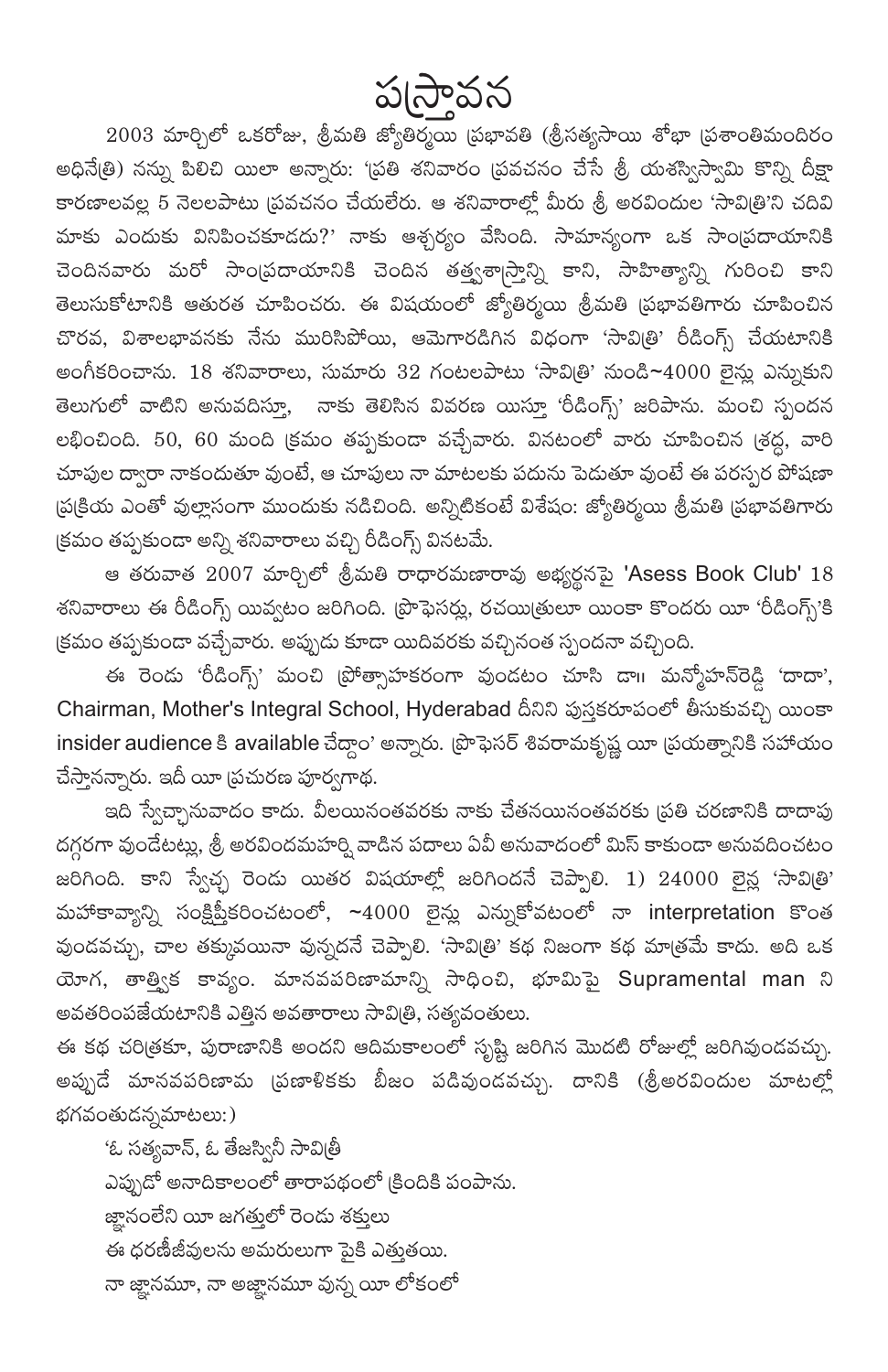ధరణి విధిని మార్చి పైకెదిగించే నాకార్యాన్విత శక్తివి నీవు. సత్యవంతుడు నా ఆత్మ. అతడు అచేతన తిమిరాన్నుండి (పాణమూ, మనస్సూ, లౌకిక విసారాల ద్వారా కాలాతీతమనే దివ్యజ్యోతికి ఎదిగే ఆత్మ. అతదు నా ఆత్మ. తేటతెల్లటి తరళతలంపుల మానవ ఔన్నత్యాలనందుకోటానికై పశుస్థితి. తమస్సులో తచ్చాడుతూ తడబడుతూ తిరిగి ఎదిగే నా ఆత్మ. అలా పరంజ్యోతి శోభా (పకాశ సమీపసీమలకు చేరే నా ఆత్మ.'

అందువల్ల ఆమె జన్మ, బాల్యం, యౌవనం, వివాహం, యోగం, యమునితో సంవాదం, మృత్యువుపై విజయం, యివన్నీ అద్భుతంగా, అనితరసాధ్యంగా శ్రీ అరవింద మహర్షి శిల్పించిన మహాతాత్త్విక కావ్యం.

ఇదే భావాన్ని తత్వాన్ని మనసులో వుంచుకుని దానికి తగినట్లుగా 'సావి(తి' (పకరణాల నుండి ~  $4000\,$ లైన్లు ఎన్నుకున్నాను. ఈ ఎన్నిక చేయటంలో శ్రీ అరవిందుల భావానికి వీలయినంత, చేతనైనంత సమీపంగా వుండటానికి (పయత్నం చేసాను. శ్రీ అరవిందుల narration లో, రచనాశిల్పంలో ఒక నడక గమనించాను. వారే విషయం చెప్పాలన్నా ముందుగా ఒక లైనులో దానిని చెప్పేస్తారు. ఇది రిసెర్చి పేపరు పరిభాషలో Abstract అనవచ్చు. తరువాత దాని వివరణ వుంటుంది. ఇది body of the paper అనుకోవచ్చు. చివరగా ఒకటి రెండు లైన్లలో పైనవివరించినదాని సంపూర్ణ భావం (పకటిస్తారు. ఇది పేపర్ చివర Conclusion అనుకోవచ్చు. ఈ narrative style దాదాపు కావ్యమంతటా కనిపిస్తుంది. దీనిని గమనించి అనుసరిస్తూ నా లైన్లను ఎన్నుకున్నాను.

తరువాత అన్ని బుక్స్ట్రోండి తగినన్ని లైన్లు తీసుకున్నాను (ఒక Traveller of the Worlds మినహాయించి). ఒక్క మొదటి (పకరణానికి మాత్రం సావిత్రి జన్మరహస్యం అని శీర్షిక యిచ్చాను. తక్కినవన్నీ అరవిందులవారి శీర్షికలే.

 $\mathring{\otimes}$  అరవిందుల పదపొందిక అసామాన్యం. అద్వితీయం. Economy words, and thought is almost staggering. కొన్ని కూర్పులు అతివిచిత్రంగా అసామాన్యంగా వుంటయి. (ఉదా: blind joy!). వారు ఏ పదం వాడినా ఆ పదాన్ని, అందలి అక్షరాలనూ పిండి తన భావాన్ని వెల్లడించినట్లనిపిస్తుంది. Dictionary లో వున్న నానార్థాల్లో ఏదో ఒక అనూహ్యమయిన అర్థం తీసుకుని భావాన్ని అల్లటం, వెల్లడించటం అన్ని చోట్లా కనిపిస్తుంది. స్వేచ్చానువాదం చేస్తే యీ జిగిబిగి అల్లిక అందాన్ని అనువాదంలోకి .<br>తీసుకురావటానికి అనువాదకుడికి భాషమీద అరవిందులవారికి వున్నంత అధికారం వుండాలి. నాకంత అధికారం లేదన్న విషయాన్ని వినయంతో మనస్సులో వుంచుకుని, ఆయన చరణాలను, వాటిలోని పదాల పొందికకు చేతనైైనంత సన్నిహితంగా మసులుకున్నాను.

మరో విషయం: 'సావిత్రి'లో అవగతమయినదంతా 'Overmind poetry' అని శ్రీ అరవిందులూ, మదర్ అనటం అందరికీ తెలుసు. Overmind poetry తరహా యిలా వుంటుందని నా భావన.

'Overmind చైతన్యసముద్రంలో ఒక అల లేచింది.

స్పందనగా మారి నాదమయింది.

నాదం భావనగా మారింది

భావన హృదయాన్ని వలగా అల్లుకుంది.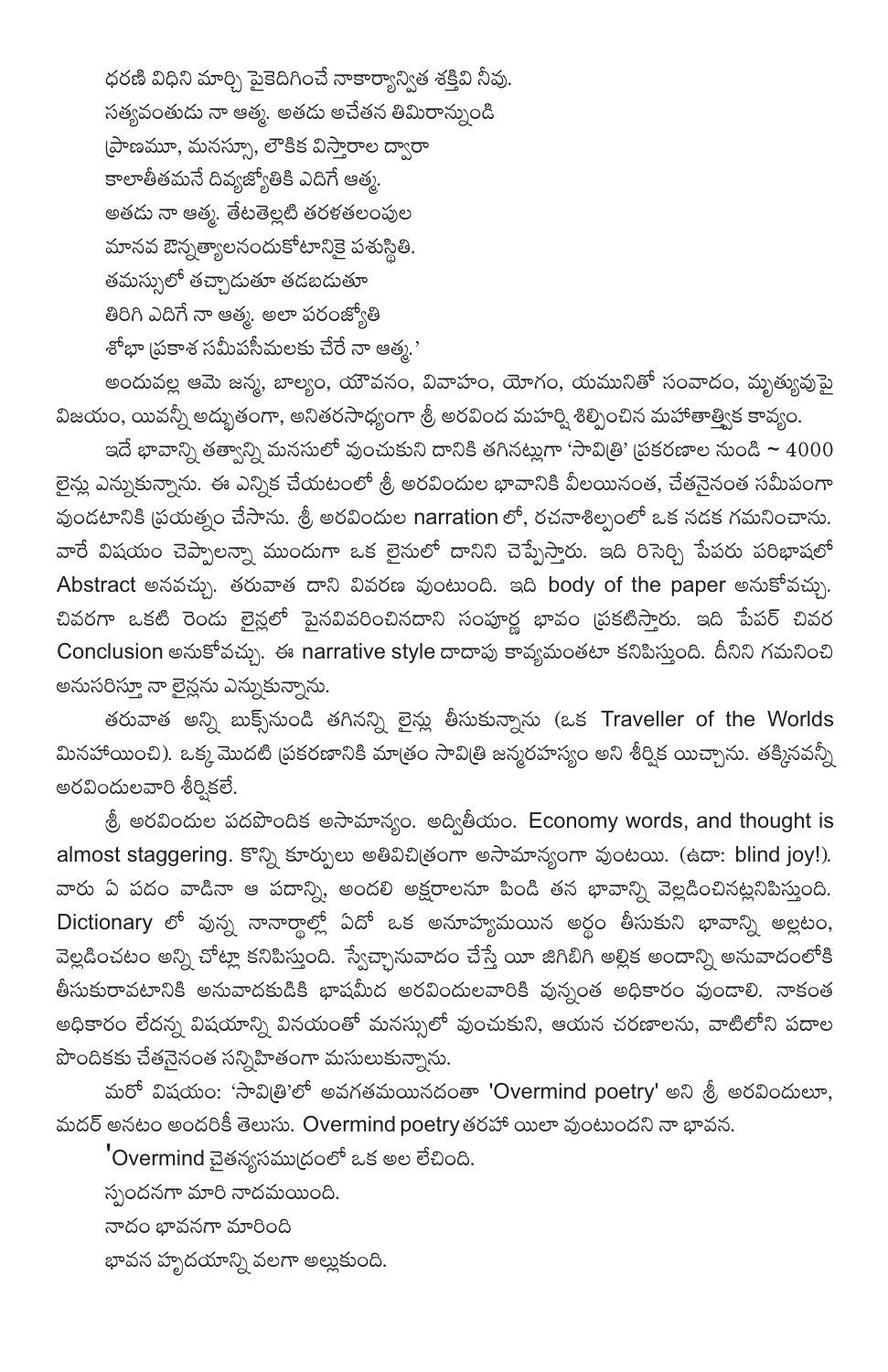ఆ భావన రూపం చెంది అక్షరాల వల్లరిగా పదాల రమణీయ రాగమాలికగా రూపొంది మహర్షి కలంలో రసఝరిగా జారి 'సావి(తి' మహాకావ్యమయింది. (పతి చరణం ఒక రససము(దం పాఠకుడు తమకంతో చదువుతూ వుంటే పదాలమాల రసవాహినిగా గుండెలకిరు తీరాలూ తాకుతూ ఒరసి (పవహిస్తూ మనిషిని మంత్రముగ్గుణ్ణి చేస్తుంది ఇది అడుగడుగునా, చరణం చరణంగా మనల్ని ఎదుర్కొనే ఆనందవాహిని.

ఈ వాహినిని ఎలా మరో భాషలో అంత తీపిగా తీర్చిదిద్దటం? అందువల్ల నేను మక్కికీ మక్కీనే ఎన్నుకున్నాను. వీలయినంత లోతుగా పదాల అర్థాన్ని పరిశీలించి తెలుగుభాషలో ఆ పరిమళాన్ని అందించటానికి (పయత్నించటం స్వేచ్ఛగా చేయటం కంటె తేలికనిపించింది. ఈ లైన్ల ఎన్నికలో రెండు విషయాలు గుర్తుంచుకున్నాను.

సావిత్రి, సతీసావిత్రిగా కాక, అంతే భావంతో ఒక మహాపరిణామ (పణాలికా క్రియాశీలతలో భాగంగా  $1)$ సత్యవంతుడిని తిరిగి తనకివ్వమని అర్థించటం.

సావి(తి అంటుంది:

'మా యిద్దరి జీవితాలూ ఒక (ప్రముఖ కార్యం కోసం జన్మించినయి. మా ఆత్మల అనుసంధానం ఎవరూ విడదీయలేనిది. మేము భూమిమీదికి వచ్చిన కారణం (పపంచాన్ని మరణంలేని పరంజ్యోతిలోకి ఎదిగించటం భగవంతుణ్ణి యీ భువి (పపంచంలోకి దింపి తీసుకురావటం, అలా యీ పృధ్వీ జీవితాన్ని భగవంతుడిలో జీవితంలా మార్చటానికి.'

మరోచోట:

'బాధానాడిని ఛేదించే నీ పరిష్వంగాన్ని

అన్ని జీవాలూ, నిశ్వసించి వసించే సుఖసంతోషాలనూ

నీ (పగాఢ (పేమవాహినుల మంత్రముగ్ధతనూ

నీ కమ్మని తీపితనాన్ని మహి కోసం మానవుల కోసం

నాకియ్య (పభూ'

ఆ తీపితనమే సత్యవంతుడు. మహికోసం అతడు తిరిగి జీవించాలి. సావి(తి కోసమే కాదు. మరోచోట:

'సత్యవాన్, ఆనందం మనది. అందరికీ దానిని పంచుదాం. ఎందుకంటే మన జీవాత్మలు మనకోసమే రాలేదు. మనం పుట్టింది జీవాత్మను, మానవాత్మను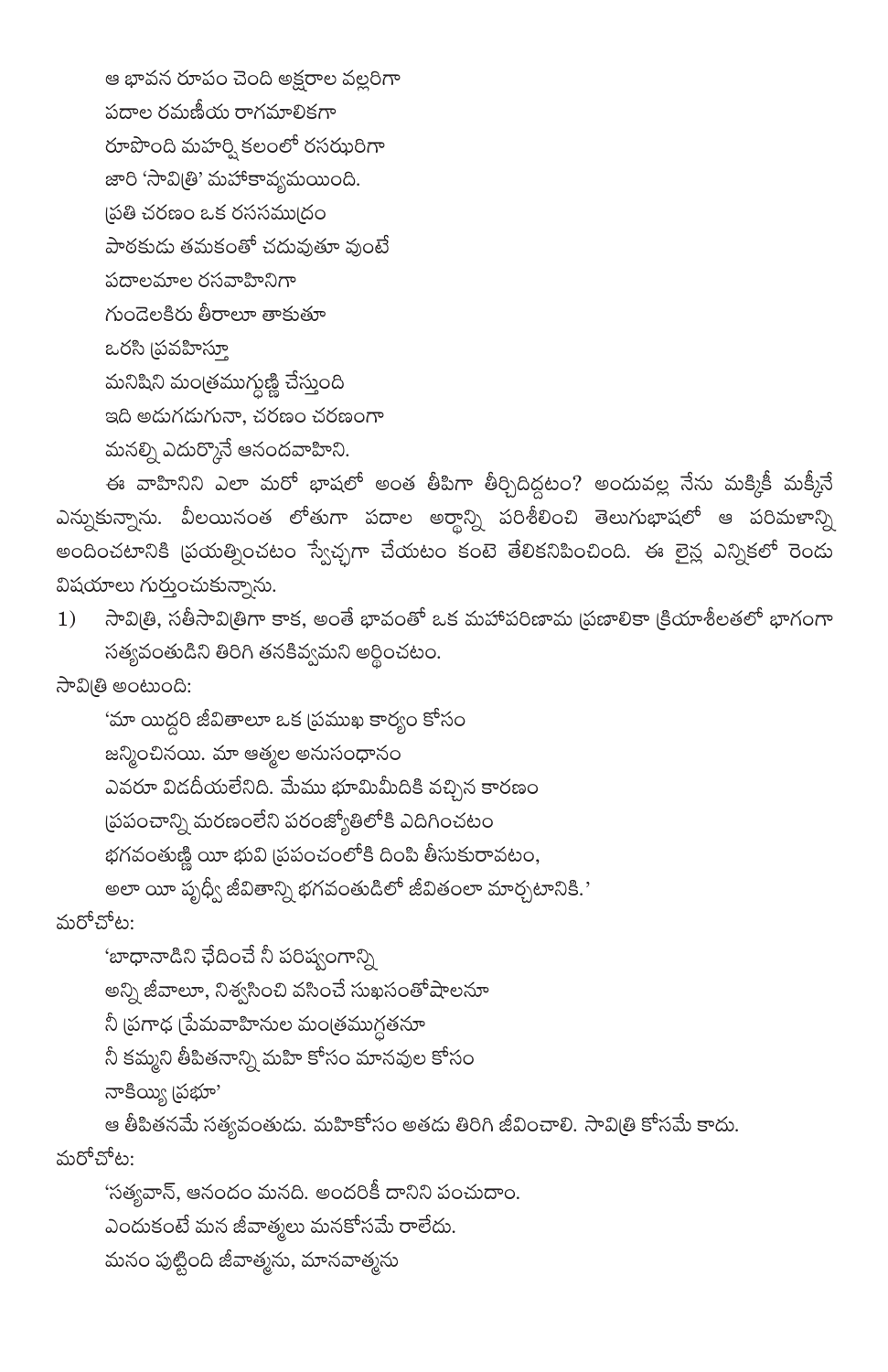మాధవుడివైపు, సత్యంవైపు నడిపించటానికి'

వారు మానవపరిణామంలో తీసుకువెళ్ళవలసిన భువిస్థితిని భగవంతుడే చెపుతాడు. శ్రీ అరవిందుల 2) మాటల్లో:

'మానవకాలంలో నీ పని పూర్తయిన తరువాత ధరణీచిత్తం జ్యోతిక గేహమవుతుంది. భువిజీవనం దివ్యధామంవైపు ఎదిగే ఒక వృక్షమవుతుంది. ధరణి దేహం దేవుడి ఒక పూజామందిరమవుతుంది. శాశ్వతత్వపు కిరణంతో మానవులు వెలిగింపబడతారు వారు నా కోసమే, నావల్లనే, నాలోనే జీవిస్తారు.'

అప్పుడు:

'ఈ (పపంచం దేవుడి దృశ్యమాన వనగేహమవుతుంది. దాగిన దేవుడిని అన్ని వస్తువులూ, వ్యవహారాలూ (పకటీకరిస్తాయి. అన్నిటికంటె మకుటాయమాయమయినది మరణానికి మరణం, అజ్ఞానానికి అంతం జరుగుతుంది.

పదార్థం పరమాత్మ వదనాన్ని విశదం చేస్తుంది.

అందరూ ఆ మహావాణిని వినగలుగుతారు అలా తమలోని ఆత్మలో సంసర్గించి సంభాషించగలుగుతారు' సత్యం వారి జీవితాలను నడుపుతుంది. (పకృతి భగవంతుణ్ణి (పకటించటానికే ట్రతుకుతుంది. అలా ధరణి జీవితం భగవంతుడిలో జీవించటం అవుతుంది.'

రీడింగ్స్ చేస్తున్నంతకాలం నాకు కలిగినది ఒక అద్భుత ఆనందమయ భావనా తపస్సు. ఇందుకు 'రీడింగ్సు'ను (పోత్సహించినవారికి కృతజ్ఞతలు తెలపటం ఒక వంతయితే, నాకు తెలియకుండా నన్ను .<br>వరించిన శ్రీ అరవింద, మాతృశ్రీల ఆశీస్సులు మరోవంతు. నిజానికి నాకు తెలియకుండా వారి presence నేను ఫీల్ అయ్యానని చెప్పవచ్చు. ఆ అవతారమూర్తులకు నా (పణామసహ(సాలు.

ఈ పుస్తకంలో ఒకవైపు యింగ్లీషు, ఒకవైపు తెలుగు వుంచటం జరిగింది. కారణం, ఎవరికి వారు రెండూ చదువుకుని అనువాదం అంగీకారంగా లేకపోతే యింగ్లీషు ఒరిజినల్ చదువుకోవచ్చు. తెలుగు అనువాదానికి మార్పులు చేయాలనుకున్నవారు చేసుకోవచ్చు.

మరోవిషయం: తెలుగు అనువాదంలో కూడ పద్యనడకను వీలయినంతవరకు తీసుకురావటానికి ధ్రయత్నించాను. రీడింగ్స్ విన్నవారు దీనికి ఎంతో ఆసక్తితో స్పందించారు. ఒకటి రెండు చోట్ల స్వేచ్చానువాదం చేయాలన్న తపనతో నాకు చేతనయిన గేయశిల్పంలో కూర్చి <sub>l</sub>పక్కన వుంచాను.

థ్రతి పదంలో శబ్దస్వరూపాన్ని సంపూర్ణంగా ఆవిష్కరించి, మన గుండెల్లోకి చొప్పించి, హృదయాన్ని .<br>భావనాలయంలోకి (పస్తానించి, ఆనందం, ఆహ్లాదం అంటే ఏమిటో చూపించే మహామహుదు మహర్షి శ్రీ అరవిందులను అనుకరించాలనుకోటం సాహసం. అయినా యీ సాహసానికి ఊపిరి పోసి, నన్ను (పేరేపించిన జ్యోతిర్మయి శ్రీమతి (పభావతిగారికి (పధానంగా నా కృతజ్ఞతలు. తరువాత తిరిగి 'రీడింగ్స్' చేయించిన శ్రీమతి రాధా రమణారావుకు, ఓపికగా 18 వారాలు విన్న (శోతలకూ (రెండు చోట్లా) కృతజ్ఞతలు. (పచురణకు (పోత్సహించిన శ్రీ (పొఫెసర్ శివరామకృష్ణగారికి, (పచురణకర్త 'దాదా'కు ఎనలేని కృతజ్ఞతలు.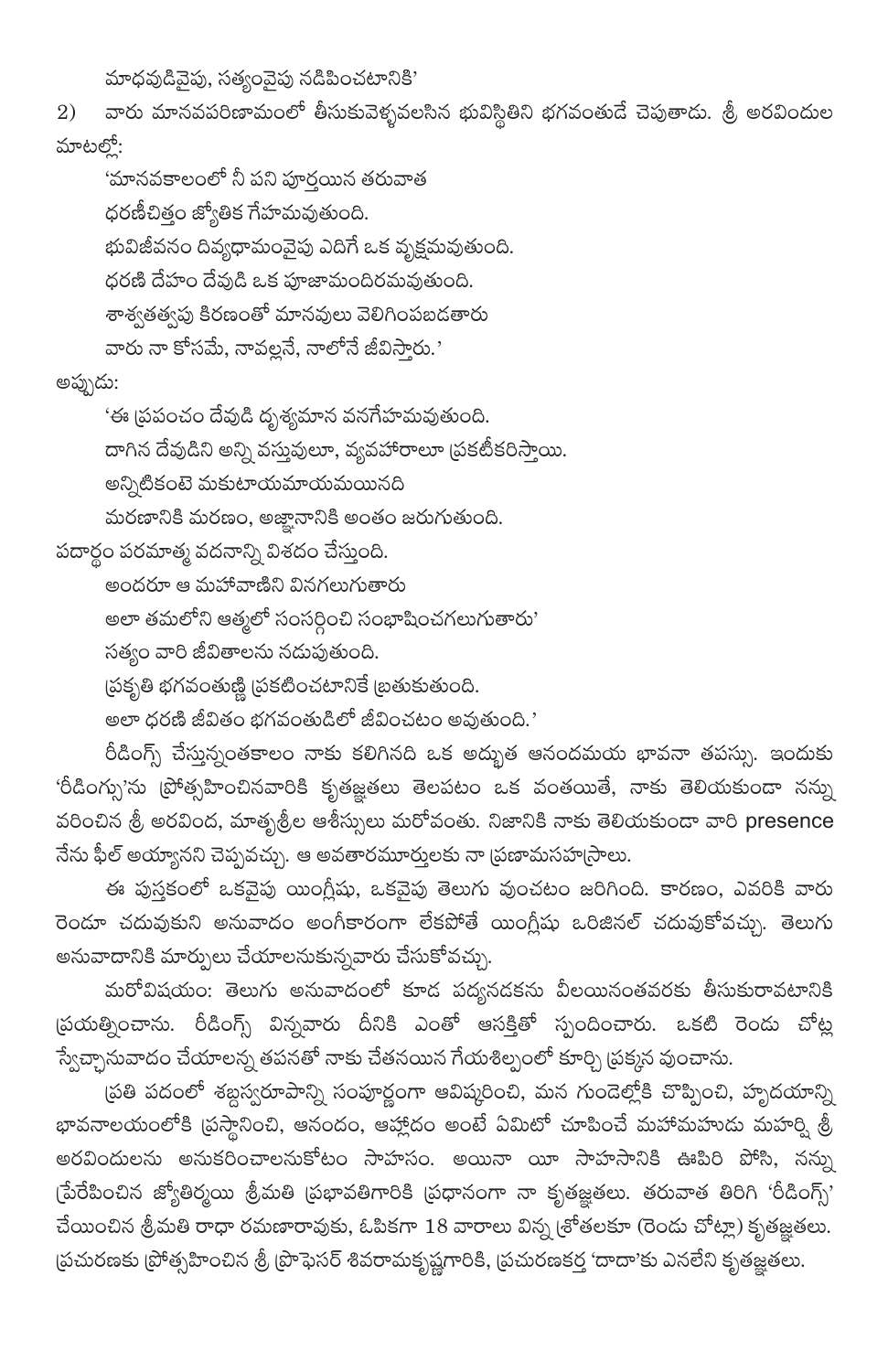నిజంగా కృతజ్ఞతలు చెప్పవలసింది శ్రీమతి రవి[పభ, శ్రీ హరగోపాల్గార్లకు. నా [వాతతో నిజంగా కుస్తీపట్టి, మొదట్లోనే ఏ తప్పూ లేకుండా కష్టపడి, గ్రంథంలో లీనమయినట్లుగా డిటిపి చేసిన వీరిద్దరికీ హృదయపూర్వక కృతజ్ఞతలు. నేను (పూఫ్ రీడింగ్ చేసింది నామమా[తంగానే.

అందరూ దీనిని చదివి ఆనందిస్తారని, శ్రీ అరవింద, మాతృత్రీలు ఆవిష్కరించిన మానవపరిణామశీల తత్వాన్ని కొంతగానైనా అర్థం చేసుకోటానికి యీ అనువాదం వుపయోగిస్తుందని ఆశిస్తున్నాను.

– పి.యన్. మూరి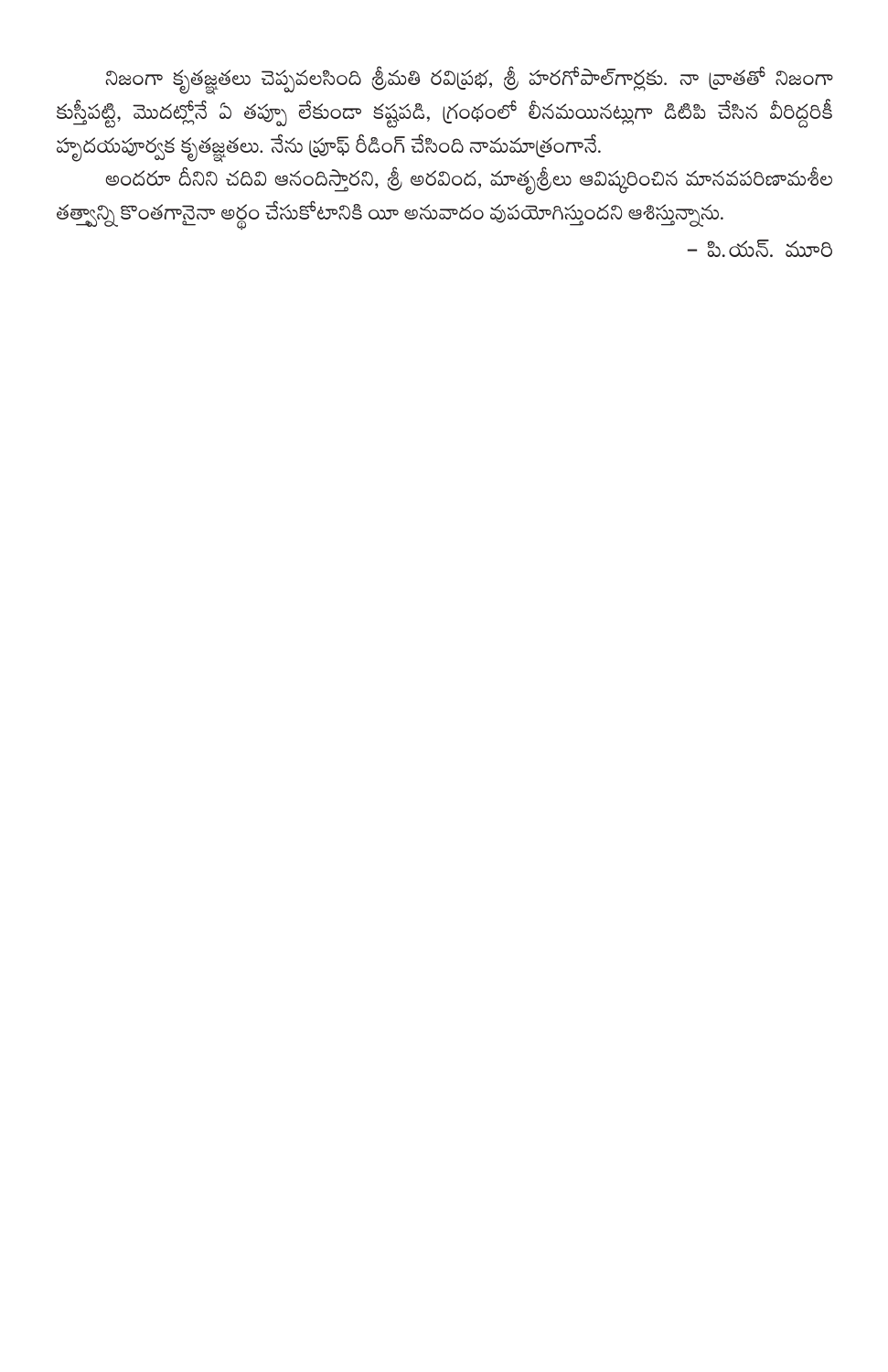## సావిత్రి జన్మరహస్యం – అశ్వపతియోగం

ఒక విశ్వకామన ఆమె (సావిత్రి) పుట్టుకను చేసింది తప్పనిసరి. ס ס ס ס ס (ఆ విశ్వకామన మెదిలింది ఒకరిలో: అతడే ఆమె తండ్రి అశ్వపతి) అతిపురాతన అనాది అన్వేషణందు అతడు అగ్రగామి. అంతుతెలియని మార్మిక లీలావిలాసాన ముఖ్యపా[తధారి ఆ విలాసలీల అజ్ఞాతుడు తన్ను తాను తన రూపాల వెంబడించు వినోదలీల తన శాశ్వతత్వాన్ని ఘడియలందు ఒదిగి పొదిగించు విలాసలీల అమరసీమలనుండి (ప్రవాసి యతడు అందని ఆవలివాని బహుళ సంకేతాల సంపన్నుడతదు వసిస్తోంది అతడి ఆత్మ అనంతుని (పతినిధిగ యిలన అతడి మనము దివిని ఎగసి తన్నెడి అగ్ని సమము ఆయుహీనులందు అతడొక అమరజీవి సాగిపోతోంది అతడి యందలి సర్వము అనంతాల ఆత్మవిస్తారాల దిశన. (ఆ విశ్వకామన తపనగా మారి తపస్సయింది. ఒక సంకల్పం మనసులో దృఢంగా పాదుకొంది విశ్వకామన దాల్చింది ఒక అస్పష్ట భావనారూపం) ס ס ס ס ס ఒక మహాసంకల్పం, ఒక ఆకాంక్ష ఆక్రమించింది అతడి హృదయాన్ని ఒక మానవాతీతమూర్తిని కనుగొనాలనీ మరో మహాద్రపంచాన్ని యిలకు దింపాలనీ సారించాడు దృష్టి అతడు అగోచర అధ్యాత్మ శిఖరాలవైపు. తాను కన్న వైభవం తన గేహం కావాల<mark>ి</mark> కావాలి ఆదర్శం (పకృతి సహజసత్యం కొలువైన దేవుడు కళకళలాడించాలి దేహాన్ని మమేకమవాలి మనశ్శరీరాలు 'అస్తి' అన్నదాని అంతటితోటి. సత్యమెఱిగి వ్యక్తి (బతకాలి సత్యచైతన్య సంసారమందు

**p** p p p p

మహర్షి అరవింద ప్రణీత సావిత్రి - సంక్షిప్త సావిత్రి (త**8**స్సు తీవ్రతరమై కదిలించింది దేవిని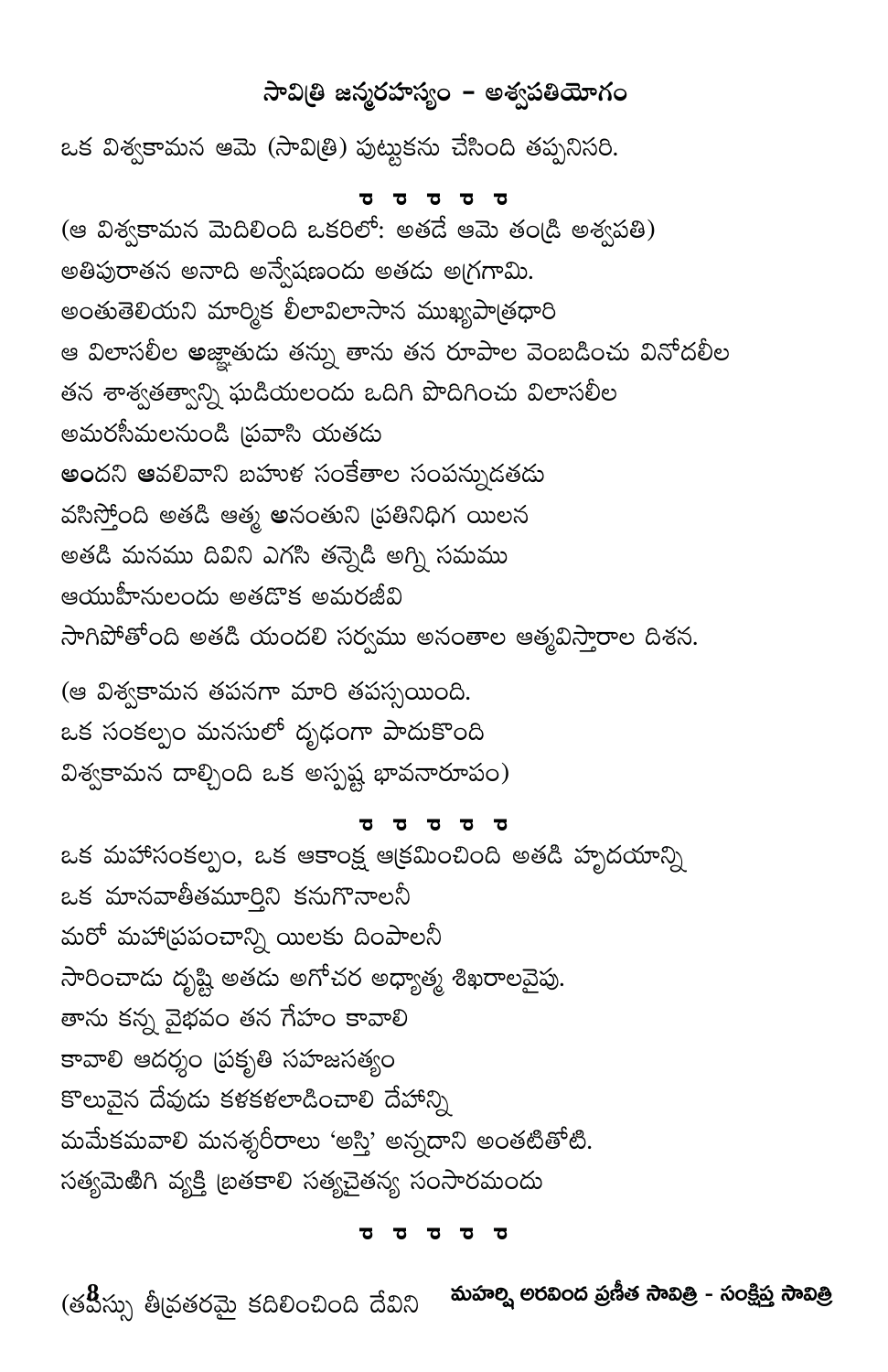మహల్వ అరవింద ప్రణీత సావిత్రి - సంక్షిప్త సావిత్రి

p p p p p అక్కడ **పదార్థ**మాత్మత<u>త్</u>వపు స్థిరఘనస్థితి ఆత్మ బహిఃస్థితి యొక్క (పమోదశిల్పం చిరకాలం చెదరని చి[తాల కోశాగారమా **పదార్థం** అక్కడ నిర్మించగలదు ఆత్మజ్ఞానమొక ఆనంద[పపంచాన్ని

స్రపంచ పరవశత్వపు సజీవకావ్యం ఒక భావస్ఫోరక రూపసూచీప(తం విరుసుకుంటున్న భావిరంగాల చిక్కుచి(తం తనను తానే తెలియ వెలిజేయు రూపాల చిక్కని చుఱుకైన వేట అంతా ఒక ముగ్గమోహన వినోదక్రీడ అది ఒక ఆత్మ మరో ఆత్మను వెదకి వేటాదు క్రీద.

హృదయంలో సంతోషం, పెదవులపై హాసంతో సాగిస్తోంది ప్రాణశక్తి అవి(శాంతంగా అక్కడ ఫలితమేమో తెలియని తన వినోదసాహస(క్రీడనెపుడు

అది ఒక దివ్యానందపు మార్మిక నాటకం

తన వ్యాపారాన్ని అలా పరుచుకుంటూ పోతోంది నిరంతరం

ఒక కాంతియుత చైతన్యస్తరం నిలిచింది అతడి ముందు ఆ స్తరాల స్థితి నియమాలు ఒక మహాసత్యాన్ని అనుసరించి వున్నయి అక్కడ మనసు రాజిల్లు ఒక భావరవికిరణపుంజం ఆ **మనసు** మలుస్తోంది వస్తుతత్వాన్ని తన చింతనావైభవాన అలా అది తిరుగుతోంది తన ఊహల సమాహారశోభలందు అట ఆలోచన సంకల్పానికి విధేయం, విధేయం క్రియ సంకల్పానికి.

మహాదేవి మధురదర్శనమయింది మానవుని భవిష్యత్తు తెలిసింది నూతన సృష్టి రూపం గోచరించింది విశ్వకామన ధరించింది విస్పష్టరూపం)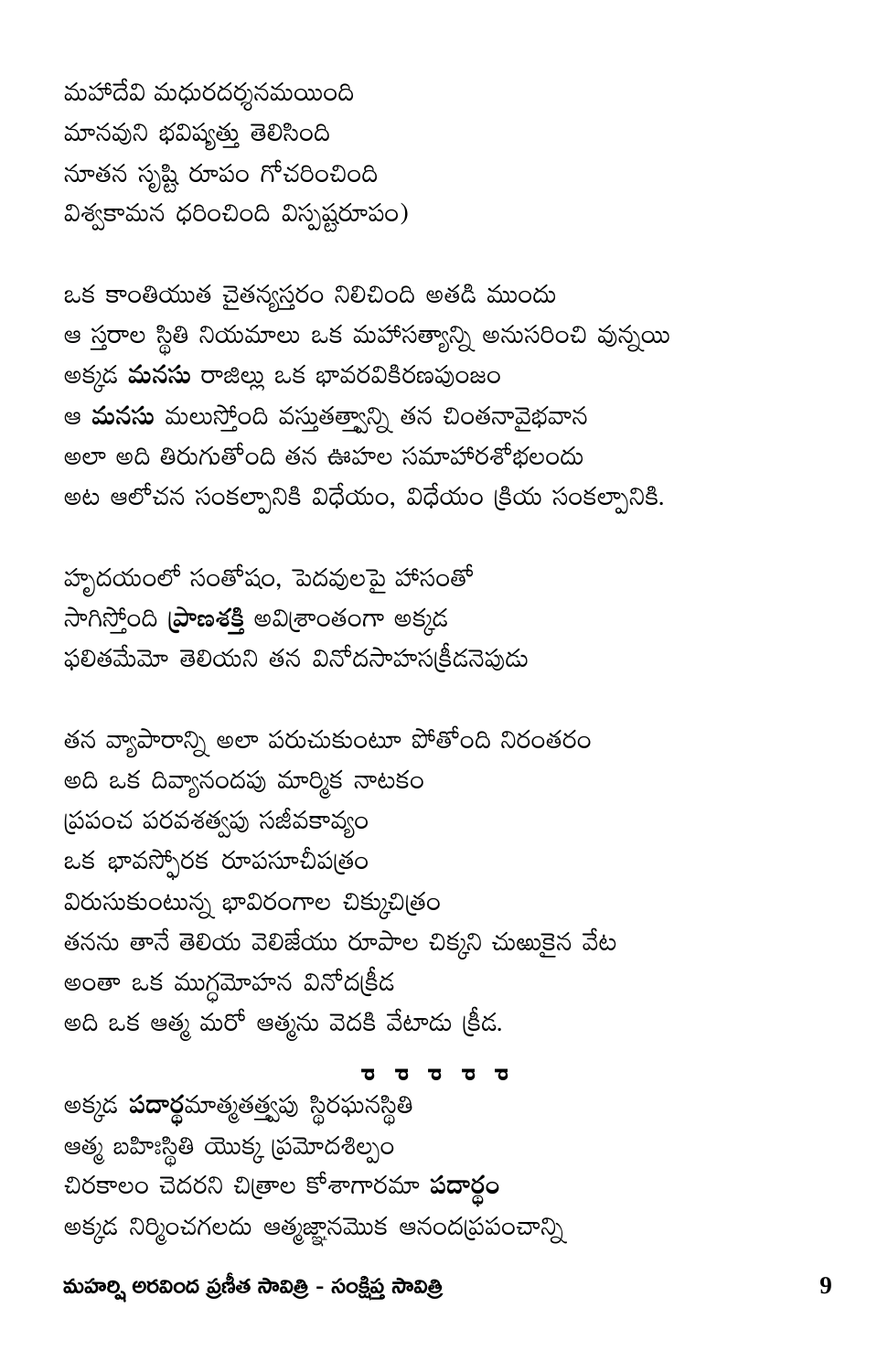ఇం(దియాలట ఆత్మకు బహిఃద్వారాలు చినచిన్నపిల్ల భావన సైతమచట రూపొందిన ఒక వున్నతోన్నత వస్తుస్పర్తు. వస్తుతత్త్వమచట ఆత్మవీణా (పతిస్పందమగును. దాని దేహాలు నేయబడినవి దివ్యభావన స్ఫూర్తితోడ పెంచిందలా పదార్థమాత్మల పరస్పర పరిష్వంగ సాన్నిహిత్యాన్ని. బాహ్యస్పర్శాసందర్శనాల సులివెచ్చని లీలతోడ అది (పతిబింబించింది హృదయ సంతోషతరళ సంరంభాలనెల్ల; (పతిఫలించింది మనసున ఎదిగి ఎగసే చింతనాసంపదనంత; (పాణశక్తి పరవశం దాని మొఱనూ, మంటను నిలుపుతోంది శాశ్వతంగా. మహా(పకాశానికి ముద్దలా లొంగే పదార్థపు రాజఘనసౌందర్యం, పొందికైన సమన్వయాల్లో ఇలన సంసరించేదంతా అట అమరమయి జీవించింది.

ס ס ס ס ס

దాని (కమబద్ధ ఘడియలు శాశ్వతనియతిని ఎలుగెత్తి చాటుతున్నయి అమరరూపాల రక్షణలో దాని భవిష్యభావం వి<sub>(</sub>శమించింది; కాలం అనంతపు వులిపిరి తొడుగయింది. కాలం ఆత్మదైన సజీవశిలను తొలిచే మహా వాస్తుశిల్పి దృశ్యం **అనంత**మనే సముద్రతీరాల **వాస్తవానికి** అతడు నిర్మించు వేసవి విడిది తానున్న యిలనుండి అలా దర్శించాడు అశ్వపతి రానున్న (పపంచాన్ని.

(అప్పుదతడు) ఇద్దరు వ్యక్తులు: ఒకటి ఊర్థ్వతలాన విశాలమూ, స్వతం(తమూ ఇక్కడ ఒకటి దాని భాగం, (శమిస్తూ, బందీయై, తీ(వమయిన భాగం. కాని ఒక బంధం యీ రెంటినీ సంధానం చేయకలుగుతోంది అంతా ఆగిపోలేదు ఆ అవధుల్లేని అరవంలో ఒక మంద్ర ప్రతిస్పందన, ఒక సుదూర నిశ్వాసం నిలిచివుంది. అతడి హృదయం ఎక్కడో, ఏకాకిగా, ఎఱుకతో నిశిదీపంలా తన స్తరానికతి నిమ్నంగా నిలిచివుంది.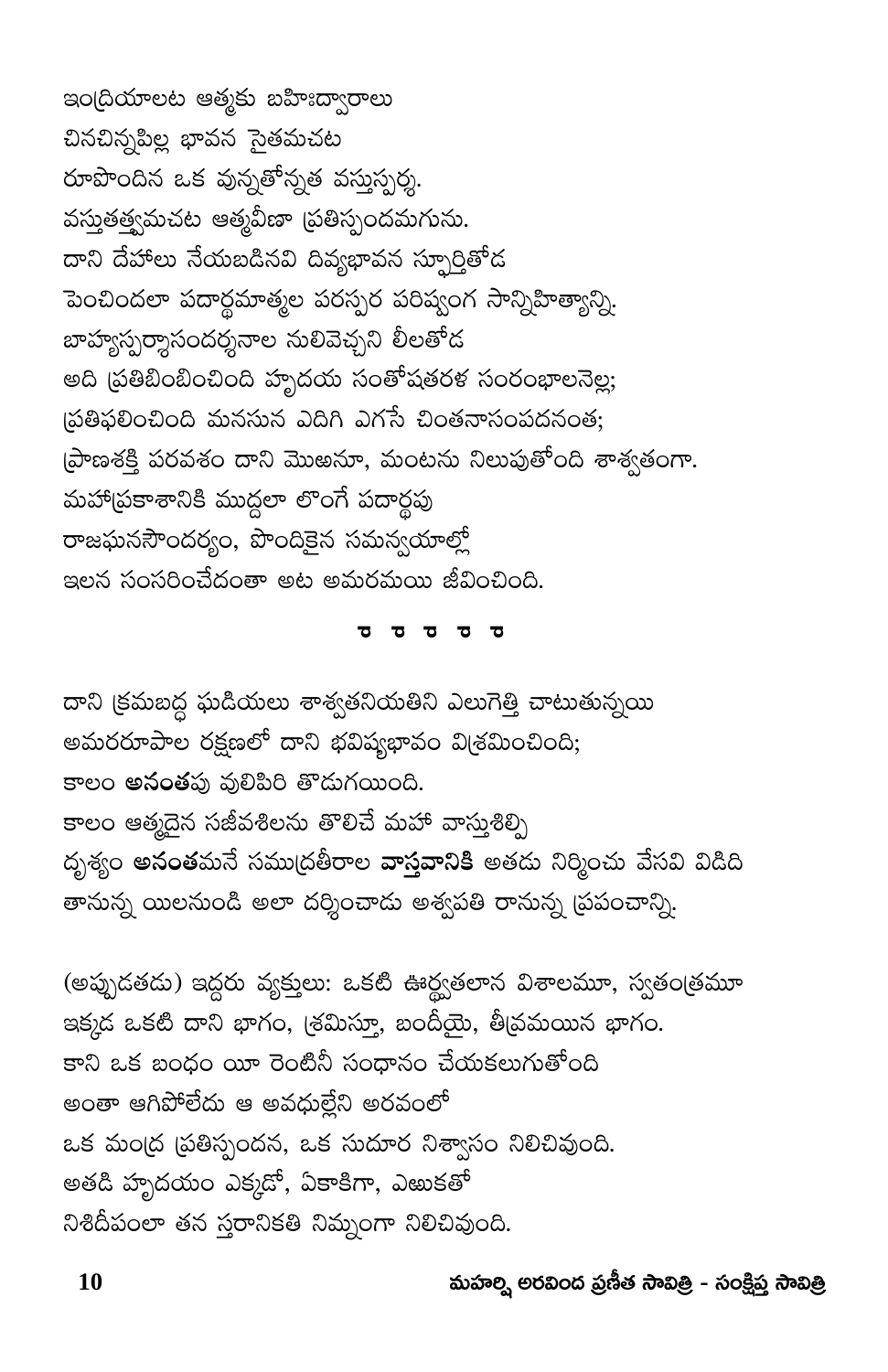దాని కాంతిమయ మూగవేదనా నిశ్చలతలో చూపుకందని ఊర్థ్వాలను వీక్షించింది. తాను వదల వీలులేని ఆశాభరిత నిమ్నాలనుండి ఆక్రోశించింది. సువిశాల శూన్యాలనుండి తిరిగి వచ్చే తన ఆశల పదసవ్వడిని అది ఆలకించింది.

p p p p p వేచివున్నది అమృత అశరీరవాణికోసం జీవాత్మ నిశ్చలతనుండి వెలువడే పరమాత్మ శాసనానికోసం (దేవి దివ్యవాణి మెదిలింది అతడిలో ವಿನಿಪಿಂವಿಂದಿ ವಾಣಿ వివరించి, వారించింది, నీది కూడని కోరికని అశ్వపతి అభ్యర్థించాడు దేవి వరమిచ్చింది) ದೆವಿ: అతి అమూల్య అ(పమేయమయిన అవతరణను అడగబోకు మనిషి బలహీనుడు, అతి బలహీనుడు మోయలేదు అనంతుని భారాన్ని అతివేగంగా అవతరించిన సత్యం లోపభూయిష్ఠ భూమిని భంగపరుచు. వదిలివెయ్యి సర్వశక్తికి నీకార్యఫలాన్ని అన్ని పరిణామాలూ జరుగుతయి దేవుడి సమయంలో

ס ס ס ס ס

అశ్వపతి దేవికి జవాబిచ్చాడు ఆ మహావిస్తారాల నిశ్శబ్ధంలో అది ఒక మొఱ అశ్వపతి: విశ్వమనే ముసుగు వెనుక దాగిన నీవైభవసౌందర్యాల దర్శించిన పిదప

రసహీనసంసారంలో, పసలేని యీ భువిదివసాలతో<br><mark>మహల్న లరవింద ప్రణీత సావిత్రి - సంక్షిప్త సావిత్ర</mark>ి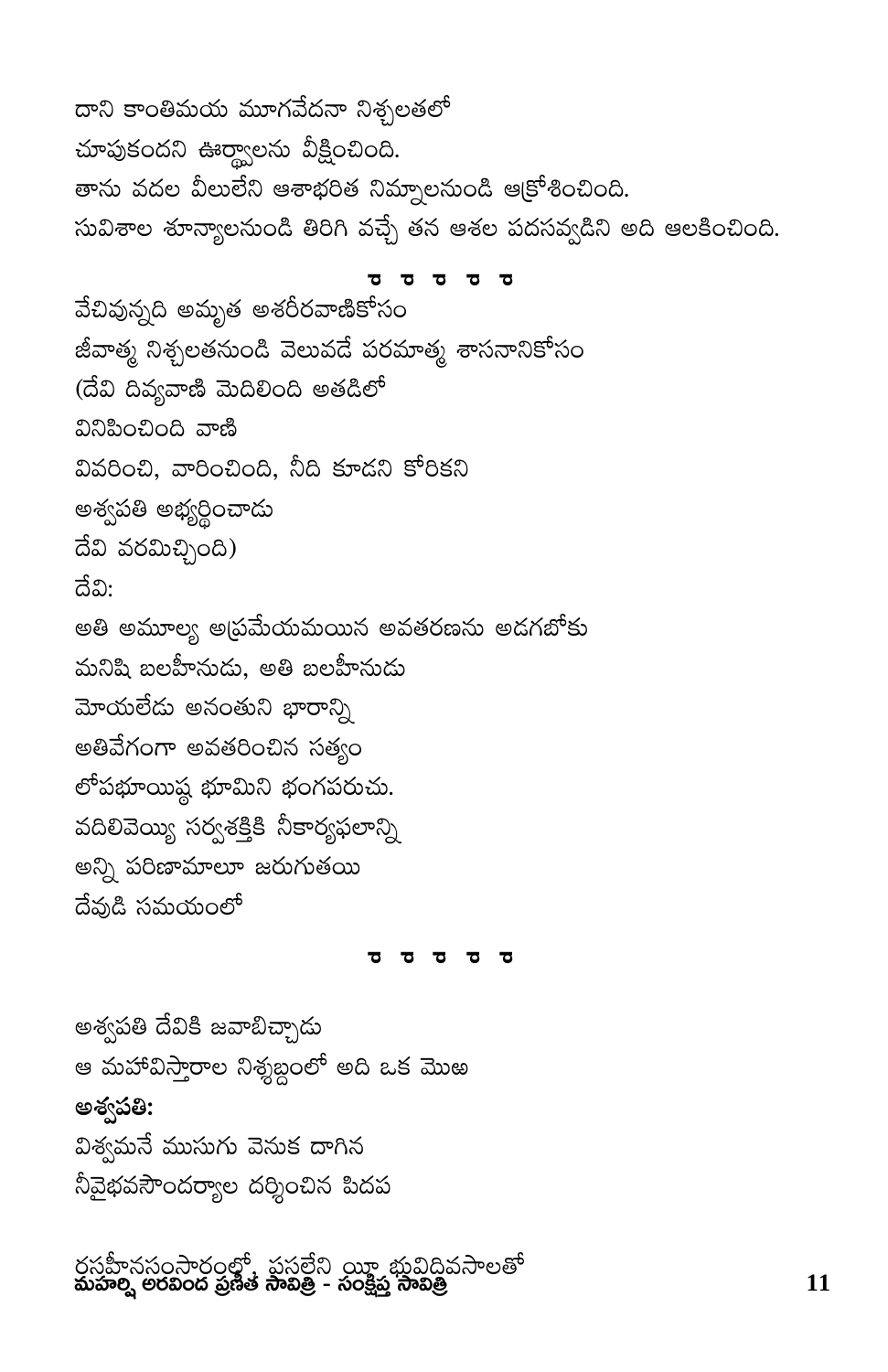మహర్షి అరవింద ప్రణీత సావిత్రి - సంక్షిప్త సావిత్రి

నేనెలా సరిపెట్టుకోగల<mark>ను?</mark> నీ బిడ్డలను నీవు బంధించిన దుష్టవిధిని భరించటం కష్టం ఆ మహానిశితో మా (పాణాలెంతకాలం పోరాదుతయి? దూరంగానైనా క్షణకాలం నీ దర్శనం మాకెందుకు కలగదు? యుగాలు గడిచిపోతున్నయి. ఏదీ నీ విజయభేరీ? ఆ తెక్కల గర్జన? కదిలివెదుతున్న దేవతల పదసవ్వడి మాత్రం వింటున్నాం ఓ మహావిజ్ఞతా వైభవమా, విశ్వక[ర్తీ, మాతా శాశ్వతుని కళాకారిణీ, కళ్యాణీ, ఓ అవ్యాజ ఆనందమా! అందరి అంతరాంతరాల్లో నివసించే నిన్ను బాహ్యసీమల్లో వెదికితే కనుగొనలేరు తల్లీ, నీ సజీవసగుణరూపాన్నొకదానిని పంపు భువికి గమ్యశీలిగా పంపు నీ అనంతతత్వం ఒక శరీరంలో సజీవం కానీ

**p** p p p p

సర్వవిజ్ఞానం ఒక మేధస్సును ్రపకాశ సము[దాలలో ముంచివేయనీ (పేమసర్వం ఒక మానవహృదయాన్ని తట్టి స్పందించనీ మానవపాదాలతో అమరత్వం భువిపైన నడయాడనీ స్వర్గ సౌందర్యమంతా మానవశరీరాంగాల్లో గుమిగూడి యిమిడిపోనీ." సత్యాన్ని నిరసించి నీరసించే వేలశకుల ఒత్తిడికి లొంగి, పరముని చేరలేమోనన్నంత బలహీనమైనట్లు అతడి [పార్థన మహానిశి నిరోధంలో మునిగిపోయింది. అయినా ఒక స్వరం లేచింది 'అంతా వున్నది, ఏమీ పోలేదన్న' స్వరమది విశాల విస్తృతస్వరం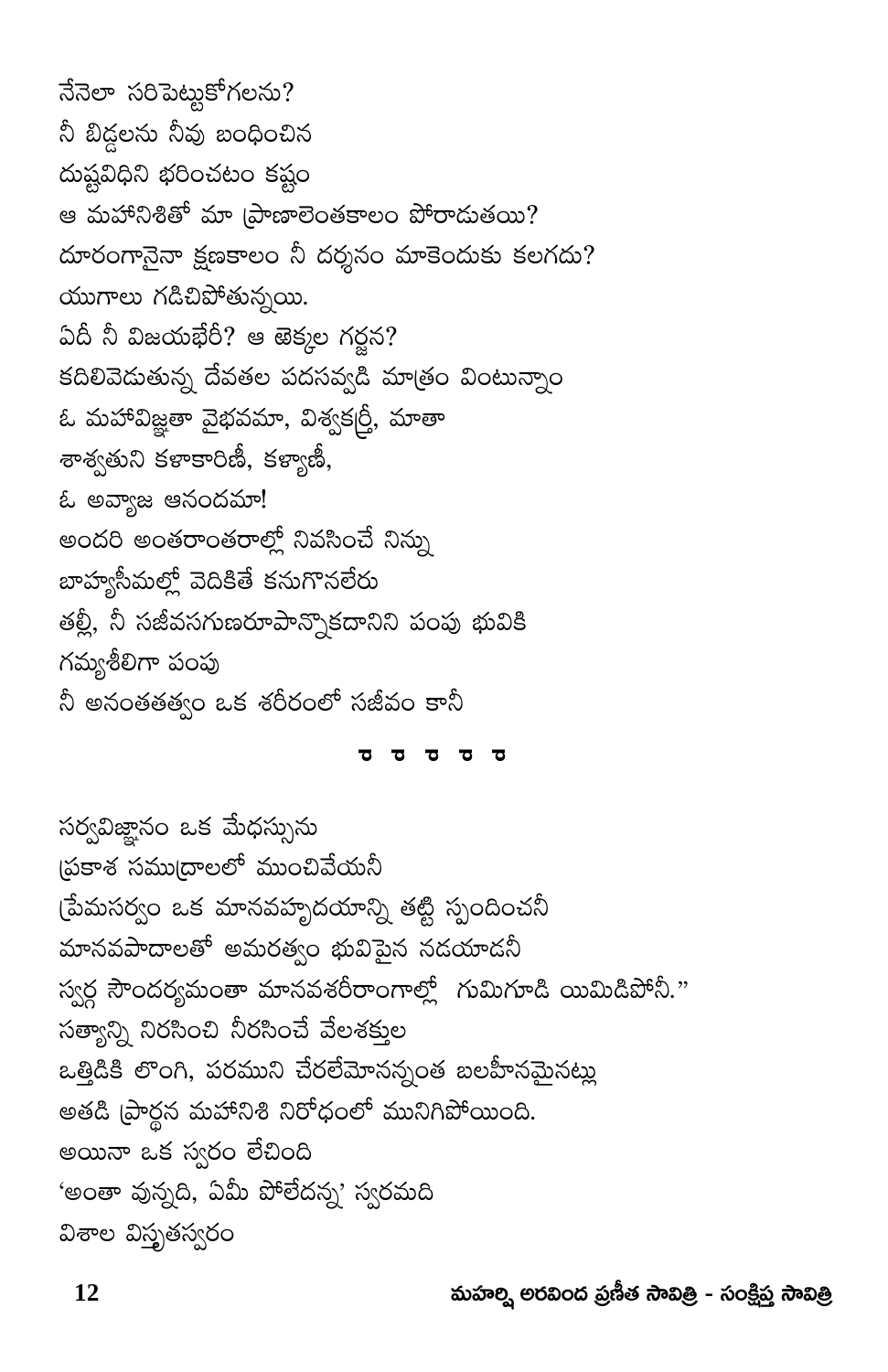సౌందర్యతత్త్వం శబ్దంలో స్పురించింది. దివ్యమాత: ఓ ధీరవైతాళికుడా, విన్నాను నీ మొఱ ఒక మూర్తి అవతరిస్తుంది భువిన ఛేదిస్తుంది లోహనియతిని శక్తులూ, వైభవాలూ కలిసివుంటయి ఆమెలో భువికందని సౌందర్యం విహరిస్తుంది విలాసంగా ఈ నేలన దివ్య<mark>ం</mark>గా ఆమె కురుల వినీల మేఘవలయంలో ఆనందం పరవశమై పవళిస్తుంది ఆమె దేహం కలకలమనే పక్షుల నివాసమయితే అమర(పేమ తెపతెపలాడిస్తుంది శోభలు చిందించే తన రంగుల తెక్కలను.

**p** p p p p స్వర్గపు సెలయేళ్ళ సవ్వడి ఆమె హాసంలో గుసగుసలాడుతుంది. ఆమె అధరాలు దేవుడి తేనెపట్లు. ఆమె అంగాలు ఆ దేవుడి పరవశత్వపు సువర్ణకలశాలు. ఆమె స్తనాలు మహేంద్రపురి మొగలిముకురాలు. విజ్ఞత ఒదిగివుంటుంది ఆమె (పశాంత నిశ్శబ్ద హృదయంలో, ధృతి, వీర్యం వుంటయి ఒక విజేత కరవాలంలా

## మహర్షి అరవింద ప్రణీత సావిత్రి - సంక్షిప్త సావిత్రి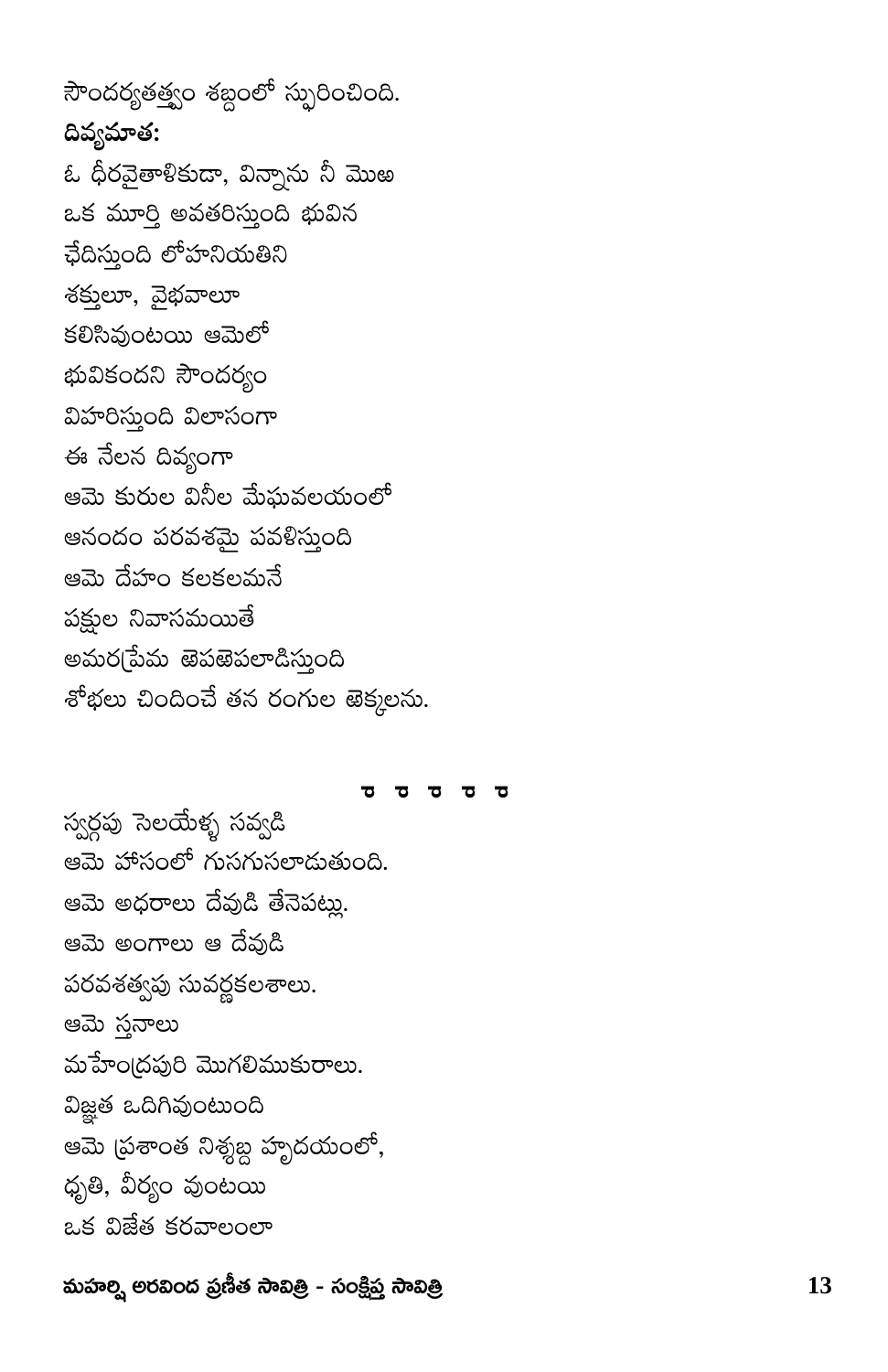సనాతనుడి సంతోషం తొంగిచూస్తుంది ఆమె నేఱ్రాలనుండి. ఒక ఘోరమరణ ఘంటికల వేళ ఒక బీజం నాటబడుతుంది మానవ మృత్తికలో ఒక స్వర్గశాఖ అంటుతొక్కుతుంది దివ్యదీధితుల విహరిస్తుంది ధరణిపై ఒక దివ్యసౌందర్యం మృత్యుసోపానాన్ని (పకృతి గెంతి దాటుతుంది. ఒక మారని యిచ్ఛచేత విధి మార్చబడుతుంది

**p** p p p p